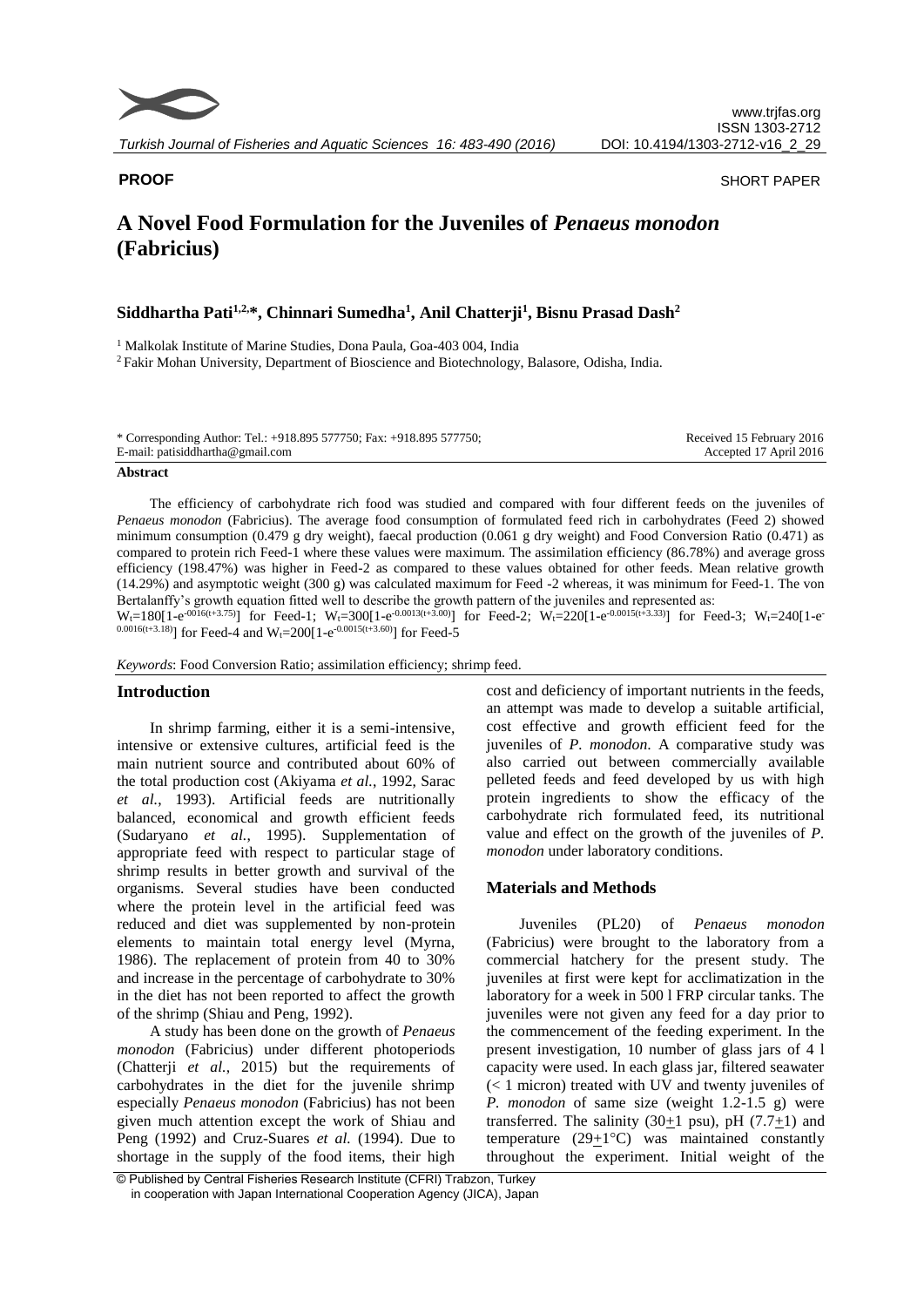juveniles was recorded up to mg on a single pan Electronic Digital Balance (Essae Digi Model DC-80). The temperature of the glass jars was recorded every day by a mercury thermometer, salinity by a salinity refractometer (Atago: S/Mill, Japan), pH by a portable pH meter (Philips PP 9046) and dissolved oxygen by a hand operated oxygen probe (YSI-60).

The juveniles of *P. monodon* were fed at the rate of 10% of the body weight as commercial feeds and 20% of the body weight with formulated feeds everyday, considering the consumption of the feed by the juveniles in each set of experiment. The feeding schedule arrived at after several feeding trails by observing the consumption rate of the juveniles. The uneaten food along with the moult, if any, was removed every morning without disturbing the water of the experimental jars. Faecal matters in the form of fine strings were siphoned out carefully on a bolting silk (60 μm) and then washed with distilled water several times to remove salt. The faecal matters and uneaten food were transferred to a glass vial and dried in an oven at  $60^{\circ}$  C. Total faecal matters and uneaten food were pooled for a week and weighed up to mg. Wet weight of the juvenile was taken once in a week after blotting the excess water, carefully. The water (75%) in each glass jar was exchanged at weekly intervals. The present experiment was conducted for a period of 7 weeks and data were analyzed statistically by applying Student **'t**' test.

In the present experiment, 5 different types of feeds were used:

### **Formulated Feed-1**

Green Mussel meat (10%), clam meat (10%), oyster meat (10%), squid (10%), hen eggs (10%) and trash fish (30%) were mixed thoroughly in a kitchen mixer. After mixing these ingredients, wheat flour (10%) and yeast (10%) were added to the mixture. The ingredients were kneaded for further 5 minutes until tough dough was formed. The pellets (2 mm size) were prepared with the help of hand operated pellatizer. Pellets were kept for drying at 60° C for about 6 hrs in an oven. Dried pellets were grounded into small pellets and packed in air tight plastic containers. The plastic containers were kept in a refrigerator for further use.

#### **Formulated Feed-2**

Seaweed (*Ulva fasciata*) was selected as one of the important ingredients for this feed. The seaweeds was collected from the wild during the low tide and brought to the laboratory for further processing. Seaweed, at first was washed several times with freshwater to remove sand particles and other unwanted materials. The filaments of the seaweed were spread on a blotting paper under the sunlight for drying. Further drying of the seaweed was completed at  $60^{\circ}$  C for 48 hours in an oven. The soyabean seeds were soaked in water for 24 hours and then boiled for 15 minutes using a pressure cooker. The boiled soyabean seeds were dried and baked for 15 minutes at a temperature of 130° C whereas; the tapioca root was dried at 60° C for 3 days in an oven. Dried seaweed (10%), tapioca (20%), oil cake (5%), yeast (10%) and rice (15%) were grounded separately with the help of a kitchen mixer. The desired quantities of the ingredients were mixed with molasses (10%) and wheat flour (20%). The mixture was kneaded well until tough dough was obtained. A hand operated pelletizer was used to make pellets of 2 mm size. These pellets were dried at 60° C for 24 hours and stored in refrigerator for further use.

Feeds 3-5 were purchased from the local market. The Feed-3 was consisted of 41.49% proteins, 3% carbohydrates and 3% lipids whereas; 40.90% proteins, 3% carbohydrates and 6.50% lipids were in Feed-4. The composition of Feed-5 was having 40.77% proteins, 3% carbohydrates and 2.80% lipids.

#### **Biochemical Analysis**

In the present study the biochemical analysis of both the formulated feeds (dry weight) were performed. Protein content was estimated by the method of Lowry *et al.* (1951), carbohydrate by Dubais *et al.* (1956) and lipid by Bligh and Dyer (1959).

The data were analyzed for mean body weight (W), survival rate, assimilation efficiency (A/C), gross growth efficiency  $(K_1)$ , net growth efficiency  $(K<sub>2</sub>)$ , relative growth rate/day (P/W/49), consumption unit weight/day (C/W/49) and Food Conversion Ratio (FCR) (Weight gained/Food consumed).

The growth pattern of the juveniles of *P. monodon* was expressed by calculating the mean weekly weight, specific growth rate (G) and, von Bertalanffy's growth equation (Chatterji *et al.*, 1984) for each week using different feeds.

#### **Results and Discussions**

The efficiency of different feeds used in the present investigation is given in Table 1. The analysis of data on weekly basis showed that average food consumption for Feed-2 was minimum (0.479 g dry weight). A maximum consumption was recorded for Feed-1 with an average of 1.051 g (dry weight). However, data for the faecal production showed a minimum production (0.061 g dry weight) for Feed-2 (Table 1), whereas; maximum (0.248 g dry weight) for Feed-1 (Table 1). The faecal production for other feeds was closed to Feed-1. A significant difference was observed  $(P<0.05)$  after analyzing the data for assimilation which showed that for Feed-2, the assimilation efficiency was relatively higher (86.78%) as compared to other feed. However, minimum assimilation efficiency was observed for Feed-1 (74.59%). The average net growth efficiency for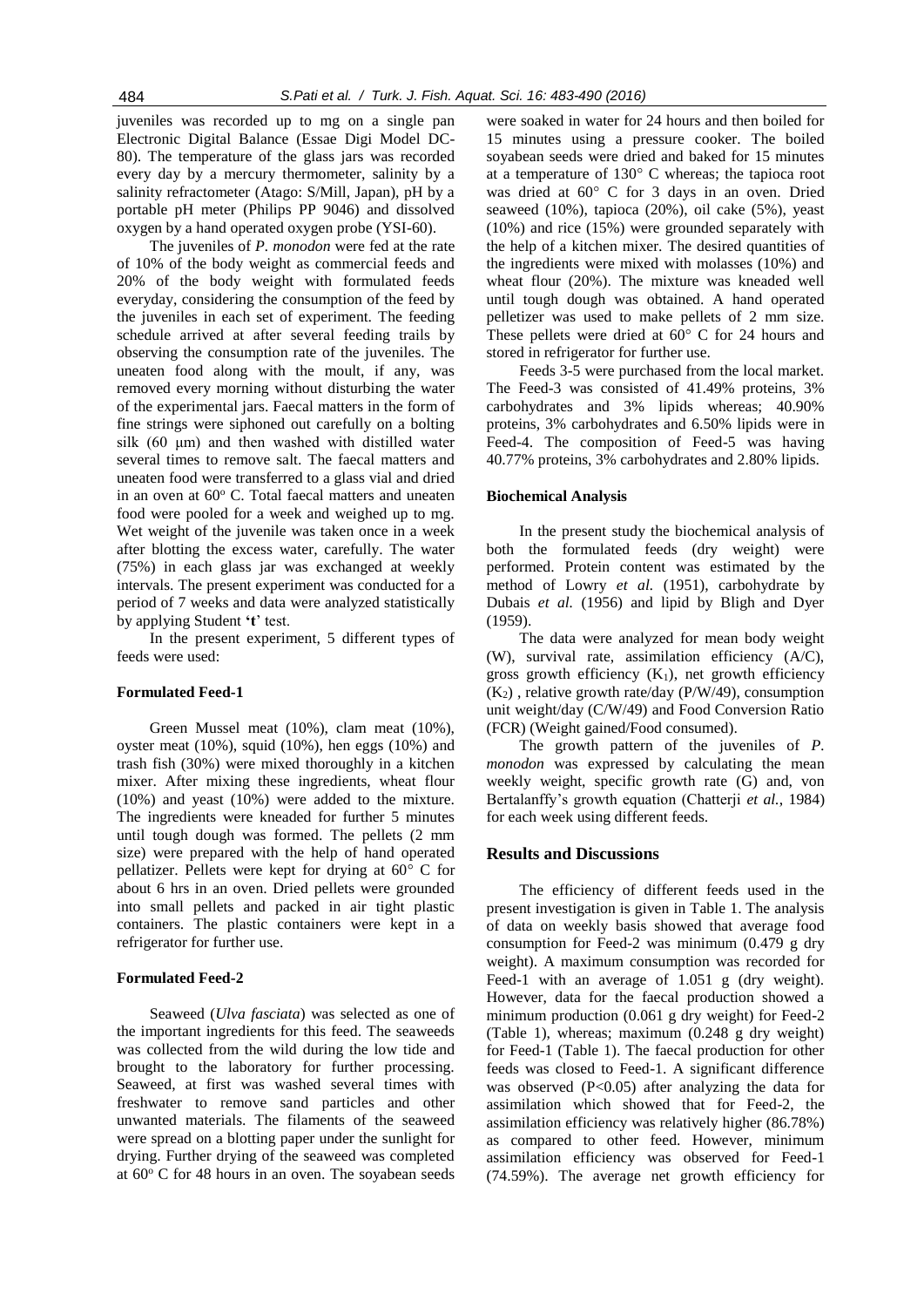| Type<br>of feed | No of<br>shrimp | Initial<br>weight<br>W1(g) | Final<br>weight<br>W2(g) | Mean<br>weight<br>W | Production<br>$P=W2-W1$<br>(g) | Food<br>consumed<br>◡ | Faecal<br>output<br>Е | Relative<br>growth<br>rate/day<br>P/W/49 | Assimilatio<br>n<br>$A = C - F$ | Assimilation<br>efficiency<br>$A/C$ $(\% )$ | Gross<br>growth<br>efficiency<br>$K_1 = P/C$ (%) | Net growth<br>efficiency<br>$K_2 = P/A$<br>(% ) | Food<br>conversion<br>ratio | Consumption<br>/unit/wt/<br>day $P/W/49$ |
|-----------------|-----------------|----------------------------|--------------------------|---------------------|--------------------------------|-----------------------|-----------------------|------------------------------------------|---------------------------------|---------------------------------------------|--------------------------------------------------|-------------------------------------------------|-----------------------------|------------------------------------------|
| Feed-1          | 40              | 0.8                        | 1.825                    | 0.596<br>$+0.252$   | 1.025                          | 1.051<br>$+0.432$     | 0.248<br>$+0.087$     | 0.035                                    | 0.795<br>$+0.331$               | 74.59                                       | 59.00<br>$+21.622$                               | 80.95<br>$+33.407$                              | 1.248<br>$+0.612$           | 0.035                                    |
|                 |                 |                            |                          | 0.857               |                                | 0.228                 | 0.061                 |                                          | 0.415                           | $+4.854$<br>86.78                           | 198.47                                           | 231.54                                          | 0.471                       |                                          |
| Feed-2          | 40              | 0.8                        | 2.35                     | $+0.421$            | 1.550                          | $+0.667$              | $+0.023$              | 0.036                                    | $+0.209$                        | $+2.507$                                    | $+9.039$                                         | $+108.19$                                       | $+0.396$                    | 0.011                                    |
| Feed-3          | 40              | 0.8                        | 2.125                    | 0.839               | .325                           | 0.667                 | 0.121                 | 0.032                                    | 0.542                           | 81.84                                       | 121.82                                           | 150.19                                          | 0.588                       | 0.016                                    |
|                 |                 |                            |                          | $+0.367$            |                                | $+0.208$              | $+0.036$              |                                          | $+0.168$                        | $+1.219$                                    | $+35.31$                                         | $+44.590$                                       | $+0.232$                    |                                          |
| Feed-4          | 40              | 0.8                        | 2.25                     | 0.792               | 1.450                          | 0.690                 | 0.147                 | 0.037                                    | 0.540                           | 77.60                                       | 108.74                                           | 138.81                                          | 0.675                       | 0.017                                    |
|                 |                 |                            |                          | $+0.438$            |                                | $+0.226$              | $+0.034$              |                                          | $+0.200$                        | $+4.202$                                    | $+45.80$                                         | $+52.980$                                       | $+0.286$                    |                                          |
|                 |                 |                            |                          | 0.750               |                                | 0.750                 | 0.161                 |                                          | 0.599                           | 77.64                                       | 85.96                                            | 107.97                                          | 0.877                       |                                          |
| Feed-5          | 40              | 0.8                        | 1.875                    | $+0.236$            | 1.075                          | $+0.236$              | $+0.041$              | 0.033                                    | $+0.185$                        | $+3.617$                                    | $+12.788$                                        | $+17.044$                                       | $+0.192$                    | 0.023                                    |

**Table 1.** A summary of the efficiency of different diets. [Values are in dry wt (g) per animal and experimental period was 49 days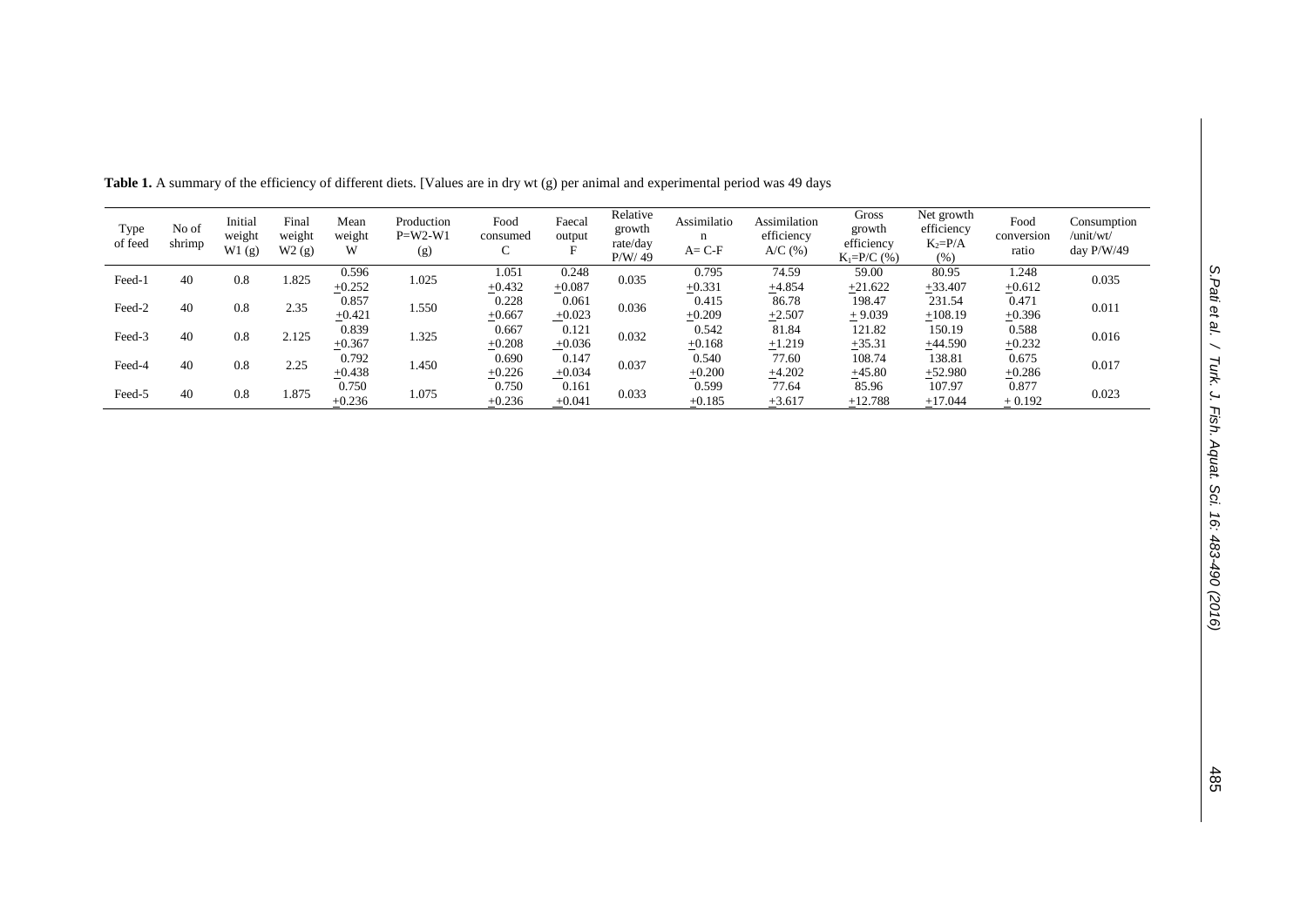Feed-2 was 231.54% whereas a minimum (80.95%) for Feed-1 (Table 1).

The average gross growth efficiency value was maximum (198.47%) for Feed-2 whereas, minimum (59.00%) for Feed-1 (Table 1). For the other feeds, the average gross growth efficiency was between 85.96 and 121.82%.

The Food Conversion Ratio (FCR) values when compared for all the five feeds used in the present study showed a minimum FCR (0.471) for Feed-2 (Table 1). The highest FCR values (1.248) were calculated for Feed-1 whereas it was 0.877 for Feed-5.

The biochemical analysis for all the feeds used in the present investigation showed that carbohydrate was relatively higher in Feed-2 as compared to other feeds (Table 2).

Relative growths calculated in terms of percentage of weights for different feeds are presented in tables 3 to 7. The relative growths showed a

**Table 2.** Percent values of proteins, carbohydrates and lipids in different feeds (calculated as dry weight basis)

| Feeds  | Protein $(\%)$ | Carbohydrate (%) | Lipid $(\%)$ |
|--------|----------------|------------------|--------------|
| Feed-1 | 47.87          | 16.86            | 11.80        |
| Feed-2 | 19.93          | 25.78            | 5.40         |
| Feed-3 | 41.49          | 3.00             | 3.00         |
| Feed-4 | 40.90          | 3.00             | 3.00         |
| Feed-5 | 40.77          | 3.00             | 2.80         |

**Table 3.** Average observed weight, theoretical weight, relative growth, growth increment and specific growth for Feed-1

| Weeks   | Average observed weight<br>$(g)$ +SD | Theoretical weight<br>(g) | Relative growth<br>$(\%)$ | Growth increment (%) | Specific growth<br>(%) |
|---------|--------------------------------------|---------------------------|---------------------------|----------------------|------------------------|
| Initial | $1.2 + 0.0$                          |                           |                           |                      |                        |
|         | $1.5+0.1$                            | 1.36                      | 20.00                     | 0.30                 | 22.3                   |
|         | $1.8 + 0.1$                          | 1.64                      | 18.90                     | 0.35                 | 18.2                   |
|         | $1.9 + 0.1$                          | 1.93                      | 2.63                      | 0.05                 | 5.4                    |
|         | $2.1 + 0.1$                          | 2.21                      | 9.52                      | 0.20                 | 10.0                   |
|         | $2.3 + 0.1$                          | 2.50                      | 8.69                      | 0.20                 | 9.1                    |
| 6       | $2.5 + 0.2$                          | 2.78                      | 6.12                      | 0.15                 | 6.4                    |
|         | $2.9 + 0.4$                          | 3.06                      | 14.03                     | 0.40                 | 15.1                   |
| Mean    | 2.01                                 | 2.21                      | 11.41                     | 0.23                 | 12.3                   |

**Table 4.** Average observed weight, theoretical weight, relative growth, growth increment and specific growth for Feed-2

| Weeks   | Average observed weight | Theoretical weight | Relative growth | Growth increment (%) | Specific growth |
|---------|-------------------------|--------------------|-----------------|----------------------|-----------------|
|         | $(g)$ +SD               | (g)                | $(\%)$          |                      | $(\% )$         |
| Initial | $1.2 + 0.0$             |                    |                 |                      |                 |
|         | $1.7 + 0.2$             | 1.55               | 27.27           | 0.45                 | 31.8            |
|         | $1.9 + 0.1$             | 1.94               | 13.15           | 0.25                 | 14.1            |
| 3       | $2.0 + 0.1$             | 2.33               | 5.00            | 0.10                 | 5.2             |
| 4       | $2.4 + 0.3$             | 2.71               | 14.89           | 0.35                 | 16.1            |
|         | $2.8 + 0.3$             | 3.10               | 14.54           | 0.40                 | 15.7            |
| 6       | $3.2 + 0.4$             | 3.48               | 12.69           | 0.40                 | 13.6            |
|         | $3.6 + 0.3$             | 3.87               | 12.50           | 0.45                 | 13.3            |
| Mean    | 2.32                    | 2.71               | 14.29           | 0.34                 | 15.6            |

**Table 5.** Average observed weight, theoretical weight, relative growth, growth increment and specific growth for Feed-3

| Weeks        | Average observed weight<br>$(g)$ +SD | Theoretical weight<br>(g) | Relative growth<br>$(\%)$ | Growth increment (%) | Specific growth<br>(%) |
|--------------|--------------------------------------|---------------------------|---------------------------|----------------------|------------------------|
| Initial      | $1.2 + 0.0$                          |                           |                           |                      |                        |
|              | $1.7 + 0.2$                          | 1.42                      | 29.41                     | 0.50                 | 34.8                   |
|              | $1.9 + 0.1$                          | 1.75                      | 8.10                      | 0.15                 | 8.5                    |
|              | $2.2 + 0.2$                          | 2.07                      | 13.95                     | 0.30                 | 15.0                   |
|              | $2.5 + 0.3$                          | 2.40                      | 12.24                     | 0.30                 | 13.1                   |
|              | $2.9 + 0.6$                          | 2.73                      | 15.51                     | 0.45                 | 16.8                   |
| <sub>(</sub> | $3.2 + 0.7$                          | 3.05                      | 7.93                      | 0.25                 | 8.3                    |
|              | $3.3 + 0.6$                          | 3.38                      | 4.54                      | 0.15                 | 4.6                    |
| Mean         | 2.31                                 | 2.40                      | 13.00                     | 0.30                 | 14.4                   |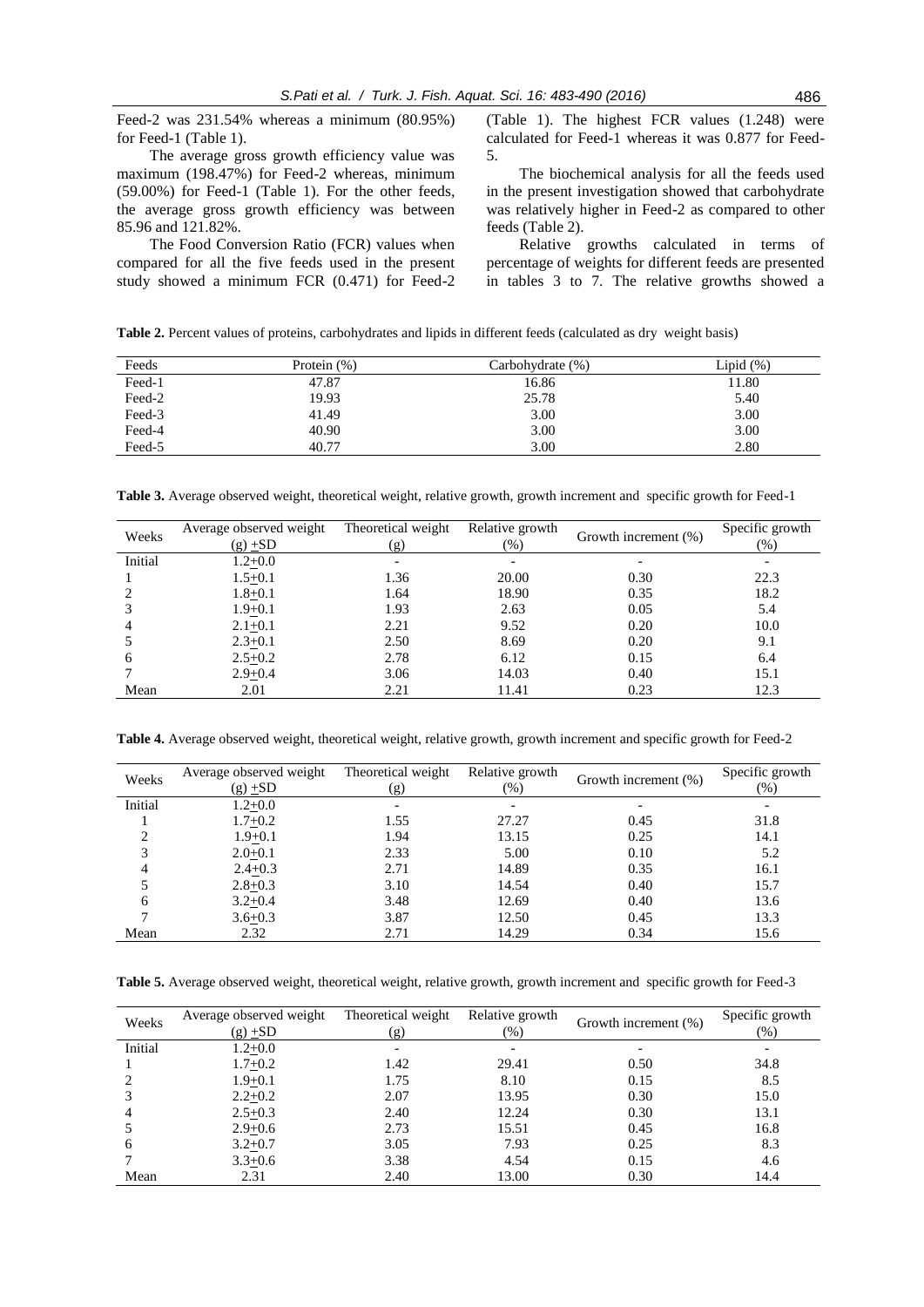disorderly trend in all the cases. Maximum increment in growth was observed in the early phases as compared to the later phases for all feeds used in the present study. Mean relative growth value was maximum (14.29%) for Feed-2 whereas, minimum (11.41%) for Feed-1. The mean values of relative growth for other feeds were lower than the value calculated for Feed-2 (Table 3 to Table 7). The specific growths also showed a similar trend as observed in the case of relative growth (Tables 3 to 7). A maximum specific growth was observed for all feeds during the early phase of the experiments (Tables 3 to 7). The mean specific growth value was also maximum (15.6%) for Feed-2 and lowest (12.3%) for Feed-1 (Tables 3 to 7).

The observed weights obtained for different feeds were compared with the weights calculated by applying the von Bertalanffy's growth equation (Table 8). Maximum asymptotic weight calculated for Feed-2 was 300 g whereas it was minimum (180 g) for Feed-1 (Table 8). The log<sub>e</sub>  $W\alpha + Kt_0$  values were calculated by plotting the graph for expressing the von Bertalanffy's growth equation where 't<sub>o</sub>' value was calculated by the method given by Ricker (1958). The 't<sub>o</sub>' values for feeds 1, 2, 3, 4 and 5 were  $(-)$  3.75, (-)3.00, (-)3.33, (-)3.18 and (-)3.60 respectively (Table 8). The weight calculated following the von Bertalanffy's growth equation was very near to the values of observed weight for different feeds (Tables 3 to 7). This indicates that von Bertalanffy's growth equation fitted well in describing the growth pattern of the juveniles of *P. monodon.*

Much attention has been paid in recent years to find out various sources of readily available economical protein ingredients to keep the feed formulation easier and cost effective (Alava and Lim, 1983, Rajyalakshmi *et al.*, 1986, Sudaryano *et al.*, 1995). Formulation of a balanced feed containing low cost protein ingredients can bring the cost of supplementary feed for shrimp to a great extent. Carbohydrates show low amount of protein utilization for energy and are less expensive dietary energy source. As such carbohydrate not only substitute protein component to function as energy source but also provide feed stability and increase feed conversion through increase palatability. Carbohydrates are normally stored by the shrimp in the form of glycogen, glucosamine and trehalose in

**Table 6.** Average observed weight, theoretical weight, relative growth, growth increment and specific growth for Feed-4

| Weeks   | Average observed weight<br>$(g) \pm SD$ | Theoretical<br>weight $(g)$ | Relative growth<br>(96) | Growth increment<br>$(\% )$ | Specific growth<br>$(\% )$ |
|---------|-----------------------------------------|-----------------------------|-------------------------|-----------------------------|----------------------------|
| Initial | $1.2 + 0.0$                             |                             |                         |                             |                            |
|         | $1.6 + 0.0$                             | 1.59                        | 25.00                   | 0.40                        | 28.8                       |
|         | $1.8 + 0.1$                             | 1.98                        | 8.57                    | 0.15                        | 8.9                        |
|         | $2.1 + 1.5$                             | 2.36                        | 14.63                   | 0.30                        | 15.8                       |
| 4       | $2.2 + 0.1$                             | 2.74                        | 6.81                    | 0.15                        | 7.1                        |
|         | $2.8 + 0.2$                             | 3.12                        | 20.0                    | 0.55                        | 22.3                       |
| 6       | $3.3 + 0.3$                             | 3.49                        | 16.60                   | 0.55                        | 18.2                       |
|         | $3.5 + 0.2$                             | 3.87                        | 5.71                    | 0.20                        | 5.9                        |
| Mean    | 2.27                                    | 2.72                        | 13.90                   | 0.32                        | 15.2                       |

**Table 7.** Average observed weight, theoretical weight, relative growth, growth increment and specific growth for Feed-5

| Weeks   | Average observed weight<br>$(g)$ +SD | Theoretical weight<br>(g) | Relative growth<br>$(\%)$ | Growth increment (%) | Specific growth<br>(%) |
|---------|--------------------------------------|---------------------------|---------------------------|----------------------|------------------------|
| Initial | $1.2 + 0.0$                          |                           |                           |                      |                        |
|         | $1.7 + 0.2$                          | 1.37                      | 27.27                     | 0.45                 | 31.8                   |
|         | $1.7 + 0.1$                          | 1.67                      | 2.94                      | 0.05                 | 3.0                    |
|         | $1.9 + 0.2$                          | 1.97                      | 8.10                      | 0.15                 | 8.5                    |
|         | $2.1 + 0.2$                          | 2.26                      | 11.90                     | 0.25                 | 12.6                   |
|         | $2.2 + 0.2$                          | 2.56                      | 4.54                      | 0.10                 | 4.7                    |
| h       | $2.7 + 0.4$                          | 2.85                      | 18.51                     | 0.50                 | 20.5                   |
|         | $2.9 + 0.4$                          | 3.15                      | 6.89                      | 0.20                 | 7.1                    |
| Mean    | 2.03                                 | 2.26                      | 11.45                     | 0.24                 | 12.6                   |

**Table 8.** A comparison of asymptotic weight and von Bertalanffy's growth equation with different feeds.

| Feeds  | $W_{\alpha}(g)$ |        | t0      | $\text{Log}_{e} W_{\alpha} + \text{Kt}_{o}$ | von Bertalanffy's growth equation     |
|--------|-----------------|--------|---------|---------------------------------------------|---------------------------------------|
| Feed-1 | 180             | 0.0016 | $-3.75$ | 5.186                                       | $W_t = 180[1-e^{-0.0016(t+3.75)}]$    |
| Feed-2 | 300             | 0.0013 | $-3.00$ | 5.699                                       | $W_t = 300[1 - e^{-0.0013(t + 3.0)}]$ |
| Feed-3 | 220             | 0.0015 | $-3.33$ | 5.388                                       | $W_t = 220[1-e^{-0.0015(t+3.33)}]$    |
| Feed-4 | 240             | 0.0016 | $-3.18$ | 5.475                                       | $W_t = 240[1-e^{-0.0016(t+3.18)}]$    |
| Feed-5 | 200             | 0.0015 | $-3.60$ | 5.292                                       | $W_t = 200[1 - e^{-0.0015(t + 3.6)}]$ |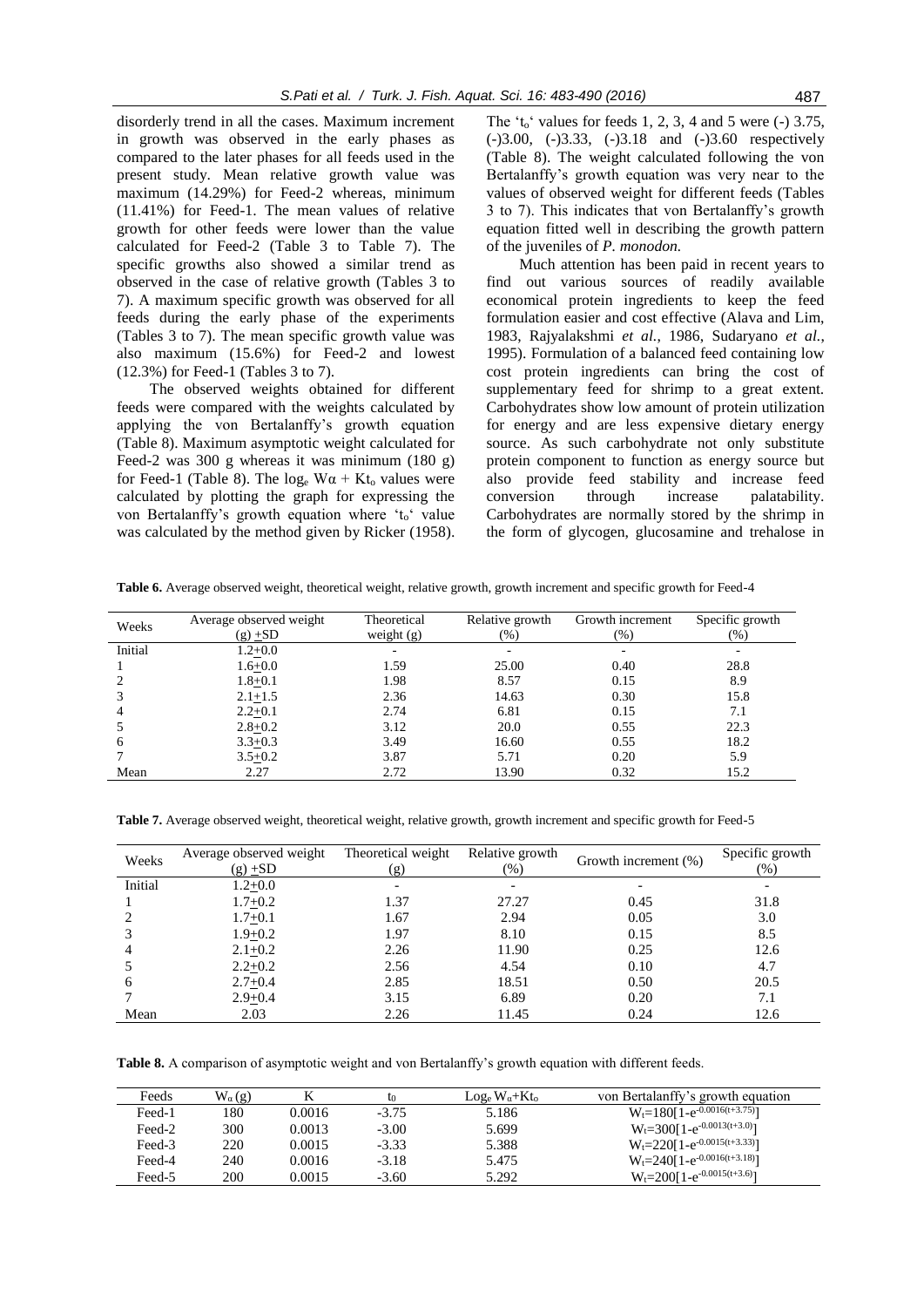the hepatopancreas, cuticle and muscle respectively and considered as main source of energy (Kanazawa, 1981). Sugar is useful greatly for immediate energy needs (Capuzzo, 1981). Carbohydrates consist of mylose, a linear polymer and amyloprotein, a branched polymer. The amylase, amylopectin ration varies with the source for example wheat: 20/80, rice: 15/85 or even 65/35 (Cheftel and Cheftel, 1976).

In the present study Feed-2 showed maximum growth efficiency where the formulation of diet based on the combination of ingredients like molasses, soyabean, yeast, rice bran, tapioca and wheat flour. All these ingredients are rich source of carbohydrates contributing 25.78% of the feed composition. This formulated diet was also incorporated with fresh seaweed, a major resource of PUFA (Desvilettes *et al.*, 1997). In addition to this, *Ulva fasciata* contains 47.3% carbohydrates and 12.88% proteins (Dhargalkar *et al.*, 1980). Tapioca powder and wheat flour used in the Feed-2 have been reported to show a high binding capabilities (Goswami and Goswami, 1979).

Myrna (1986) also found higher efficiency of diet containing more carbohydrates (20%) and lesser proteins (30%) and lipids (15%) than feed containing 50% proteins, 10% carbohydrates and 5% lipids. However, the higher level of carbohydrates has been found to effect the growth of juveniles adversely (Myrna, 1986). An increase amount of carbohydrates in the diet imbalances the utilization of energy levels resulting in poor digestibility of the protein (Page and Andrews, 1973).

Results of the present study are with agreement with the findings of the Smith *et al.*, (1985) which showed that the optimal growth of shrimp is not significantly influenced by the dietary proteins level but also affected the dietary proteins source whereas, other studies also showed that proteins was the major factor effecting the growth rates of penaeids (Chen *et al.*, 1985, Rajyalakshmi *et al.*, 1986, Lim *et al.*, 1979). Essential fatty acids are also constituted an important part of the diet of penaeid. Similarly, vitamins like ascorbic acid, choline, inositol, riboflavin, thiamins and mineral are also important ingredients for the diet of juveniles (Trino and Sarroza, 1995).

The proteins requirements for *Penaeus* sps ranged between 30 and 50% (Laubier and Laubier, 1993). However, other investigations showed those protein requirements were ranged between 28 and 33% for *P. styliferus* (Andrews *et al.*, 1972), 43% for *P. monodon* (Colvin, 1976) and 34-43% for *P. merguiensis* (Sedgwick, 1979). In a study made by Alava and Lim (1983) showed that the feeds for juveniles of *P. monodon* consisting of 40% protein gave good results whereas, Lee (1971) found good results with 45.8% protein. However, Bages and Sloane (1981) reported that for the juveniles of *P. monodon*, 55% proteins showed better growth.

Food Conversion Ratio (0.471) obtained with the Feed-2 was the lowest value obtained in the present study. The juveniles of *P. monodon* have been reported to consume 40% protein with semi-purified diet that showed FCR value of 2.41 (Shiau and Chou, 1991). The FCR value obtained for Feed-1, Feeds-3, 4 and 5 were relatively higher than Feed-2. Low FCR value for Feed-2 (0.471) shows the efficiency of the nutrients used in the diet. These ingredients also represent great economic savings since less food is required to obtain greater biomass production (Crus-Suares *et al.*, 1994).

The faecal out, in all the feeds except Feed-2 was higher that showed less conversion efficiency of the feed used. The high assimilation efficiency  $(K_1)$ and  $K_2$ ) and low faecal output for Feed-2 shows the high efficiency of Feed-2.

The growth observed using other feeds in the present study showed relatively a lower growth rates as compared to Feed-2. The lesser growth in the juveniles with other feeds used could be the differences in protein content and differences associated with processing techniques at the time of feed formulation. The Feed-1 consisted of combination of mussel, clams, oysters, fresh squid, yeast, egg, wheat flour and trash fish powder, showed a poorest growth performance though the ingredients used for this feed were rich in proteins. The chemical composition of other feeds showed a high protein value. However, the growth rate was relatively low in all the four feeds as compared to Feed-2. The average weight gained by the juveniles is directly related to the type of feed (Alava and Lim, 1983). The weight gain with Feed-2 was relatively higher (P<0.05) as compared to other feeds.

It is quite evident from the present study that the growth of penaeids shrimp is mainly dependent on the quality of feed and its protein level (Deshimaru and Shigeno, 1970, Colvin, 1976, Teshima *et al.*, 1986). A large number of shrimp feeds have been developed in the past 20 years which showed that the feed formulation involved mainly selection of suitable ingredients like protein source, binding agent, palatability of the feed and relative potential of the diet for better growth (Cuzon *et al.*, 1994). Palatability and physical studies of shrimp feed are interrelated and many substances have been tried to study the binding property of shrimp diets to prevent losing of the texture of the feed.

### **Author's Contribution**

SC and AC designed the experiments whereas SP was responsible in conducting the experiments. All authors contributed to data analysis and writing of the article.

### **Acknowledgements**

The authors (SC, and AC) are grateful to the management of Malkolak Knowledge Center, Hyderabad and (BPD and SP) to the Vice-Chancellor,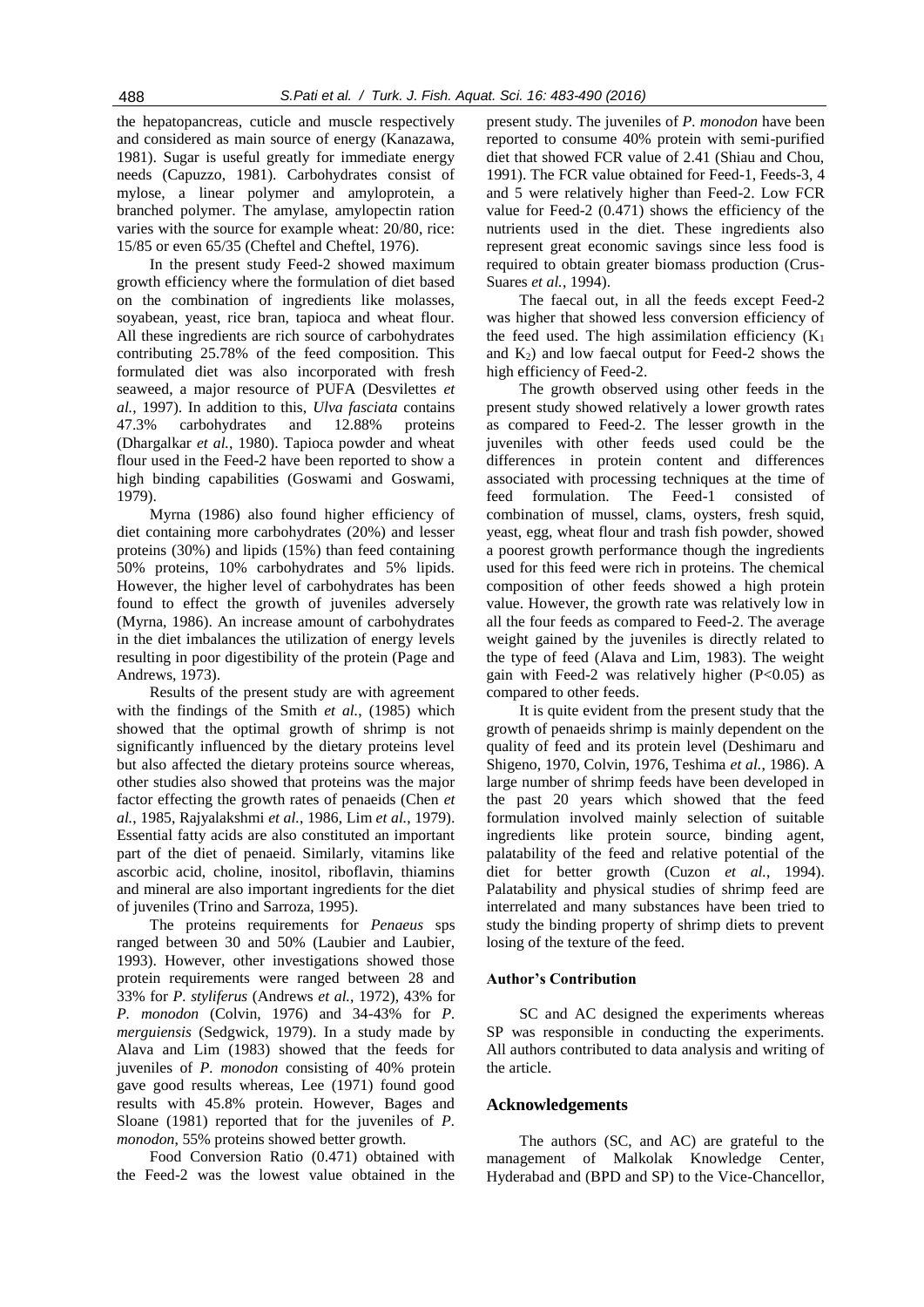Fakir Mohan University, Balasore, Odisha for moral support and facilities.

#### **References**

- Akiyama, D. M., Dominy, W.G., Lawrence, A.L., (1992). Penaeid shrimp nutrition. In: Fast AW, Lester LJ (eds) Marine Shrimp Culture: Principles and Practices. Amsterdam, Elsevier, p 535-568.
- Alava, V.R., Lim, C., (1983) The quantitative dietary protein requirements of *Penaeus monodon* juveniles in a controlled environment*.* Aquaculture, 30, 53-61.
- Andrews, J.W., Sick, L.V., Bapist, G.J.,(1972) The influence of dietary protein and energy levels on growth and survival of penaeid shrimp. Aquaculture, 1, 341-347.
- Bages, M., Sloane, L.,(1981) Effects of dietary protein and starch levels on growth and survival of *Penaeus monodon* Fabricius postlarvae. Aquaculture, 25, 117- 128
- Bligh, E.G., Dyer, W.J., (1959) A rapid method of total lipid extraction and purification. Can. J. Bioche. Physiol., 37, 911-917.
- Chatterji A, Pati S, Dash B.P. (2015) A Study on the Growth of Juveniles of Tiger Prawn, *Penaeus monodon* (Fabricius) Under Different Photoperiods. J Aquac Res Development 6: 385. doi:10.4172/2155-9546.1000385
- Chatterji, A., Ansari, Z.A., Ingole B.S. and Parulekar, A.H., (1984) Growth of green mussel, *Perna viridis* (L) in a seawater circulating system Aquaculture, 40 (1), 47- 55.
- Capuzzo, J., (1981) Crustacean bioenergetics: the role of environmental variables and Dietary levels of macronutrients on energetic efficiencies. In: Pruder, G.D., Langdon, C.J., Conklin, D.E. (eds) Proc of the Second International Conference on Aquaculture Nutrition: Biochemical and Physiological Approaches to shellfish nutrition. Rehoboth Beach, DE, p 71-86.
- Chatterji A, Pati S, Dash B.P. (2015) A Study on the Growth of Juveniles of Tiger Prawn, *Penaeus monodon* (Fabricius) Under Different Photoperiods. J Aquac Res Development 6: 385. doi:10.4172/2155-9546.1000385
- Cheftel J.C., Cheftel, H., (1976) In Introduction a la Bioquimicay Tecnologia de los Alimentos, Vol l . Zaragosa, Spain, p 333.
- Chen, H.Y., Zein- Eldin, Z.P., Aldrich, D.V., (1985) Combined effects of shrimp size and dietary protein source on the growth of *Penaeus setiferus* and *Penaeus vannamei. J*. World Maricult. Soc., 16, 288- 296.
- Colvin, P.M., (1976) Nutritional studies of penaeid prawns: protein requirements in compounded diets for juveniles *Penaeus indicus* (Milne Edwards). Aquaculture, 7*,* 315-326.
- Cruz-Suarez, L.E., Ricque-Marie, D., Pinal-Minsilla, J.D., Wesche-Ebelling, P., (1994) Effect of different carbohydrate sources on the growth of *Penaeus vannamei* :Economical impact. Aquaculture, 123, 349-360.
- Cuzon, G., Guillaume, J, Cahu, C., (1994) Composition, preparation and utilization of feeds for crustacea. Aquaculture, 124*,* 253-267.
- Deshimaru, O., Shigeno, K., (1972) Introduction to the artificial diet for the prawn *Penaeus japonicus.*

Aquaculture, 1*,* 115-133.

- Desviettes, C.H., Bourdier, G., Breton, Ch. J., (1997) On the occurrence of a possible Bioconversion of lonolenic acid into docosahexaenoic acid by the copepod *Eucylops serrulatus* fed on microalgae. J. Plankton Res., 19, 273-278.
- Dhargalkar, V.K., Jagtap, T.G., Untawale, A.G., (1980) Biochemical constituents of seaweeds along the Maharastra Coast. Ind. J. Mar. Sci., 9*,* 297- 299.
- Dubais, M., Gilles, K.A., Hamiliton, J., Rebers, P.A., Smith, F., (1956) Colorimetric method for determination of sugars and related substances*. Anal Chem. 28,* 350- 356.
- Goswami, U., Goswami, S.C., (1979) Formulation of cheaper artificial feeds for shrimps culture: preliminary biochemical, physical and biological evaluation. Aquaculture, 16, 309-317.
- Kanazawa, A., (1981) Penaeid Nutrition. In: Pruder, G.D., Landon, C.J, Conklin, D.E. (eds). Proc of the Second International Conference on Aquaculture Nutrition. Louisiana State University, Division of Continuing Education Baton Rouge, LA, p 87-105 Laubier, A,, Laubier, L. (1993) Marine crustacean farming: present status and Perspectives. Aquat. Living Resour., 6*,* 319-329.
- Laubier, A.,& Laubier, L. (1993). Marine crustacean farming: present status and perspectives. *Aquatic Living Resources*, *6*(04), 319-329.
- Lee, D.L., (1971) Studies on the protein utilization related to the growth of *P. monodon* Fab. Aquaculture, 1, 1- 13.
- Lim, C., Suraniranat, P., Platon, R.R., (1979) Evaluation of various protein sources for *Penaeus monodon*  postlarvae. *Kalikasan Philip.* J. Biol., 8, 29-36.
- Lowry, O.H., Rosenbrough, N.J., Farr, A.L., Randall, R.J., (1951) Protein measurement with Folin phenol reagent. *J. Bio. Chem., 193*, 265-275.
- Myrna, B.N. (1986). The response of *Penaeus monodon* juveniles to varying protein/ energy ratios in test diets. Aquaculture, 53, 229 -242.
- Page, J.W., Andrews, J.W., (1973) Interactions of dietary levels of protein and energy on channel catfish (*Ictalurus punctatus*). J. Nutr., 103, 1339-1346.
- Rajyalakshmi, T., Pillai S.M., Roy, A.K., Verghese, P.U., 1986. Feeds and nutrition of the prawn *Penaeus monodon.* Environ. Ecol., 4(3), 415– 422.
- Ricker, W.E., (1958) Handbook of computation for biological statistics of fish population. Fish. Res. Bd. Can. Bull*.* p119.
- Sarac, H.Z., Gravel, M., Saunders, J., Tabrett, S., (1993) Evaluation of Australian protein sources for diets of the black tiger prawn (*Penaeus monodon*) by proximate analysis and essential amino acid index. In: Carillo, M., Dahle, L., Morales, J., Sorgeloos, P., Svennevig, N. (eds). Abstracts of the International Conference World Aquaculture' 93 May 26-28, 1993, Torremolinos, Spain. *European Aquaculture Society, Oostende, Belgium*.
- Sedgwick, R.W., (1979) Influence of dietary protein and energy on growth, food consumption and food conversion efficiency in *Penaeus merguiensis* (de man). Aquaculture, 16*,* 7–30.
- Shiau, S.Y., Peng, S.Y., (1992) Utilization of different carbohydrates at different protein levels in grass prawn, *Penaeus monodon*, reared in sea water.